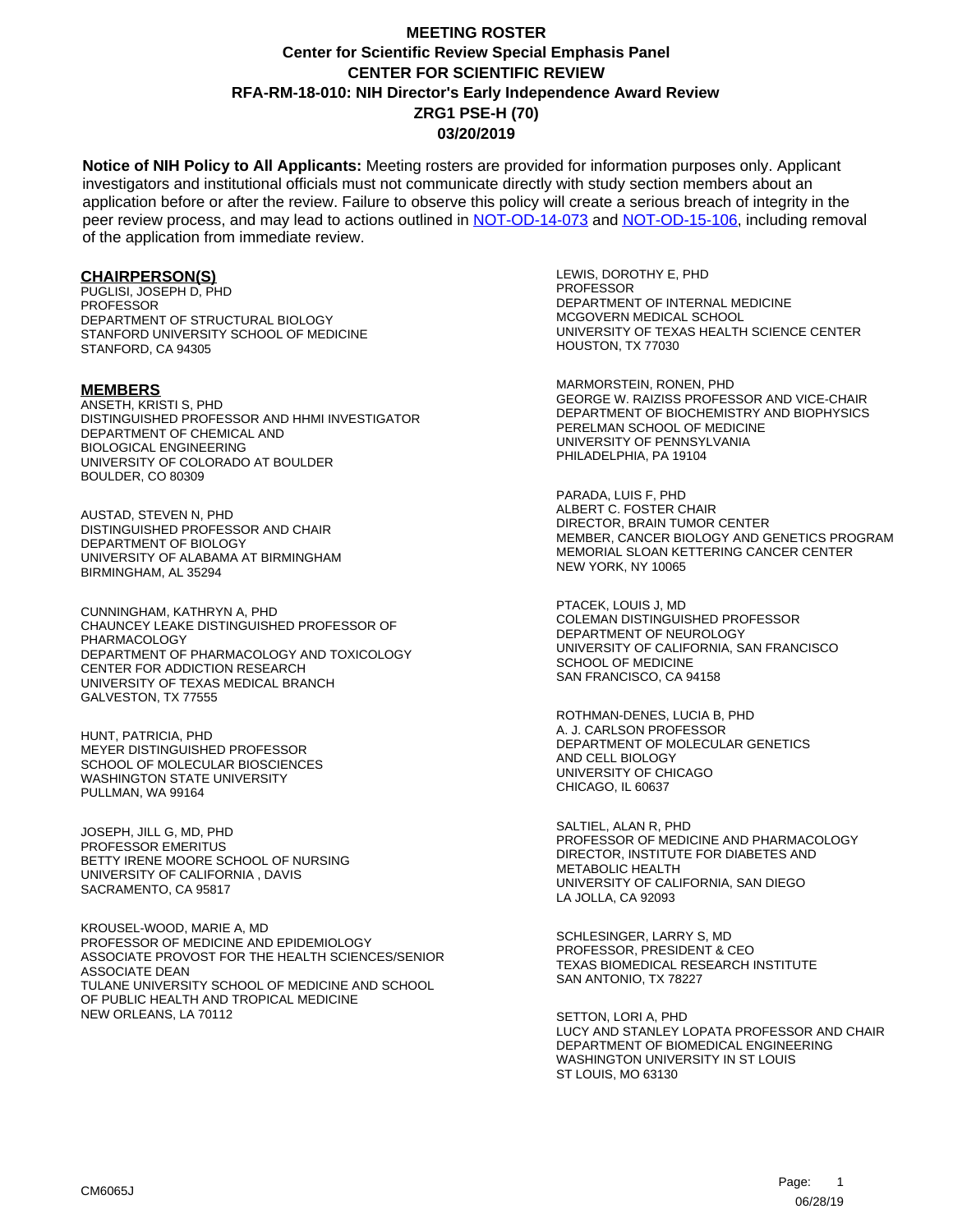**Notice of NIH Policy to All Applicants:** Meeting rosters are provided for information purposes only. Applicant investigators and institutional officials must not communicate directly with study section members about an application before or after the review. Failure to observe this policy will create a serious breach of integrity in the peer review process, and may lead to actions outlined in [NOT-OD-14-073](https://grants.nih.gov/grants/guide/notice-files/NOT-OD-14-073.html) and [NOT-OD-15-106,](https://grants.nih.gov/grants/guide/notice-files/NOT-OD-15-106.html) including removal of the application from immediate review.

SKOLNICK, JEFFREY, PHD MARY AND MAISIE GIBSON CHAIR AND GRA EMINENT SCHOLAR IN COMPUTATIONAL SYSTEMS BIOLOGY PROFESSOR SCHOOL OF BIOLOGICAL SCIENCES GEORGIA INSTITUTE OF TECHNOLOGY ATLANTA, GA 30318

STOKES, DAVID L, PHD **PROFESSOR** DEPARTMENT OF CELL BIOLOGY SKIRBALL INSTITUTE FOR BIOMOLECULAR MEDICINE NEW YORK UNIVERSITY SCHOOL OF MEDICINE NEW YORK, NY 10016

TAYLOR, HERMAN ALFRED JR, MD ENDOWED PROFESSOR OF MEDICINE AND DIRECTOR CARDIOVASCULAR RESEARCH INSTITUTE MOREHOUSE SCHOOL OF MEDICINE ATLANTA, GA 30310

#### **MAIL REVIEWER(S)**

ADAMS, PETER D, PHD PROFESSOR GLASGOW UNIVERSITY BEATSON CANCER INSTITUTE GLASGOW G61 1BD UNITED KINGDOM

ADAR, SARA, SCD ASSOCIATE PROFESSOR DEPARTMENT OF EPIDEMIOLOGY SCHOOL OF PUBLIC HEALTH UNIVERSITY OF MICHIGAN ANN ARBOR, MI 48109

AIELLO, ALLISON E, PHD PROFESSOR OF EPIDEMIOLOGY DEPARTMENT OF EPIDEMIOLOGY GILLINGS SCHOOL OF GLOBAL PUBLIC HEALTH UNIVERSITY OF NORTH CAROLINA CHAPEL HILL, NC 27599

AKAR, FADI GABRIEL, PHD ASSOCIATE PROFESSOR CARDIOVASCULAR RESEARCH CENTER MOUNT SINAI SCHOOL OF MEDICINE NEW YORK, NY 10029

ANDERSON, STEWART A, MD RESEARCH DIRECTOR DEPARTMENT OF CHILD AND ADOLESCENT PSYCHIATRY AND BEHAVIORAL SCIENCES THE CHILDREN'S HOSPITAL OF PHILADELPHIA PHILADELPHIA, PA 19147

ANDRADE, MARIZA DE, PHD **PROFESSOR** DIVISION OF BIOMEDICAL STATISTICS AND INFORMATICS MAYO CLINIC, COLLEGE OF MEDICINE ROCHESTER, MN 55905

ANSELL, EMILY B, PHD ASSOCIATE PROFESSOR DEPARTMENT OF PSYCHOLOGY SYRACUSE UNIVERSITY SYRACUSE, NY 13244

ANTIC, TATJANA ASSOCIATE PROFESSOR UNIVERSITY OF CHICAGO CHICAGO, IL 60637

ANTON, EVA S, PHD PROFESSOR DEPARTMENT OF CELL BIOLOGY AND PHYSIOLOGY NEUROSCIENCE CENTER UNIVERSITY OF NORTH CAROLINA CHAPEL HILL, NC 27599

BAILEY, SCOTT, PHD ASSOCIATE PROFESSOR DEPARTMENT OF BIOCHEMISTRY JOHNS HOPKINS UNIVERSITY BALTIMORE, MD 21205

BANKS, MATTHEW I, PHD ASSOCIATE PROFESSOR DEPARTMENT OF PHYSIO UNIVERSITY OF WISCONSIN-MADISON MADISON, WI 53706

BASSUK, ALEXANDER G, MD, PHD **PROFESSOR** DEPARTMENT OF PEDIATRICS UNIVERSITY OF IOWA IOWA CITY, IA 52242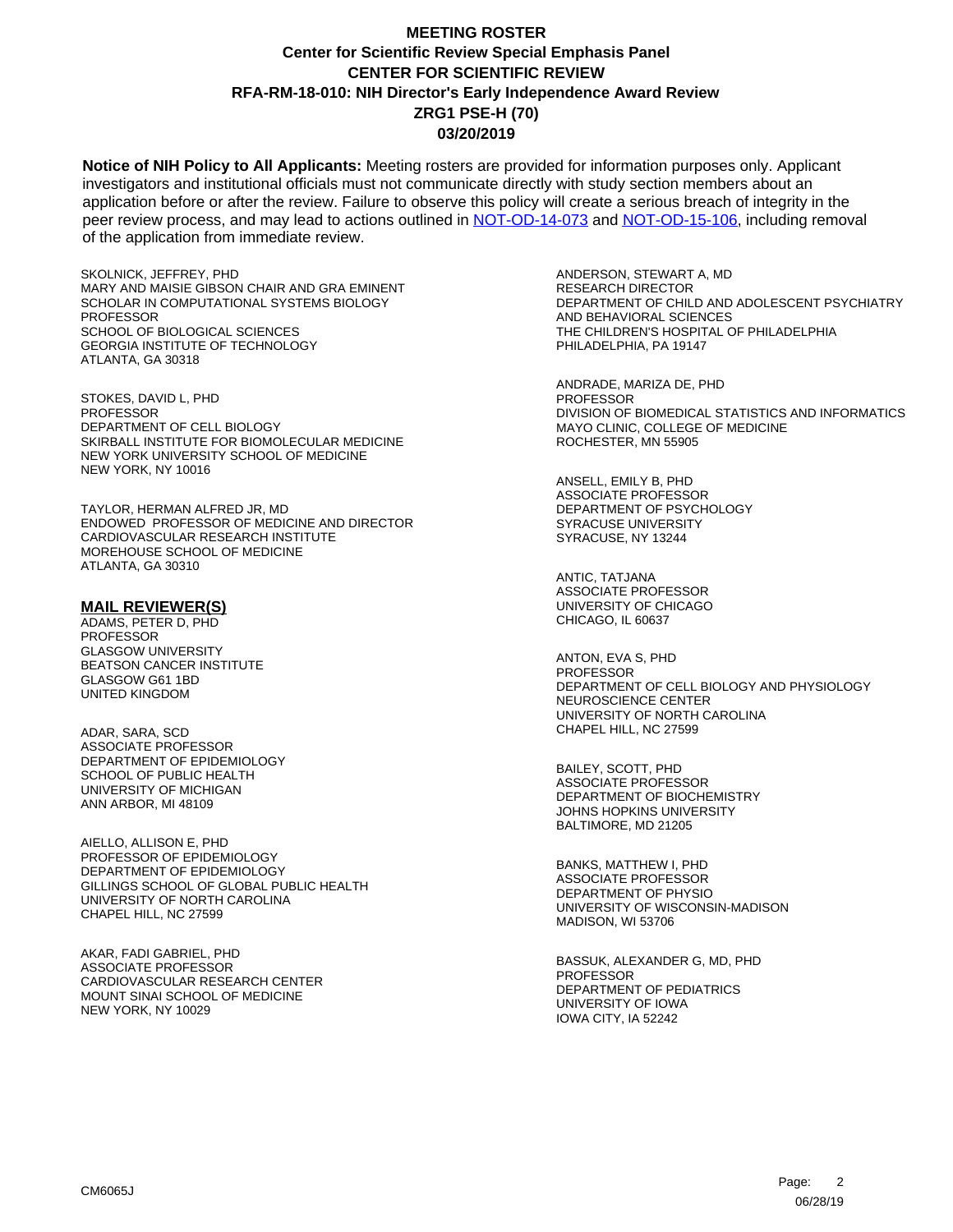**Notice of NIH Policy to All Applicants:** Meeting rosters are provided for information purposes only. Applicant investigators and institutional officials must not communicate directly with study section members about an application before or after the review. Failure to observe this policy will create a serious breach of integrity in the peer review process, and may lead to actions outlined in [NOT-OD-14-073](https://grants.nih.gov/grants/guide/notice-files/NOT-OD-14-073.html) and [NOT-OD-15-106,](https://grants.nih.gov/grants/guide/notice-files/NOT-OD-15-106.html) including removal of the application from immediate review.

BERS, DONALD M, PHD DISTINGUISHED PROFESSOR AND CHAIR DEPARTMENT OF PHARMACOLOGY UNIVERSITY OF CALIFORNIA, DAVIS DAVIS, CA 95616

BLACK, LINDSAY W, PHD **PROFESSOR** DEPT OF BIOCHEMISTRY & MOLECULAR BIOLOGY UNIVERSITY OF MARYLAND MEDICAL SCHOOL-BALTIMORE BALTIMORE, MD 21201

BLAUM, CAROLINE S, MD **PROFESSOR** DEPARTMENT OF MEDICINE DIVISION OF GERIATRICS NEW YORK UNIVERSITY SCHOOL OF MEDICINE NEW YORK, NY 10016

BOSS, JEREMY M, PHD PROFESSOR AND CHAIR DEPARTMENT OF MICROBIOLOGY AND IMMUNOLOGY EMORY UNIVERSITY SCHOOL OF MEDICINE ALTLANTA, GA 30322

BRISSON, DUSTIN, PHD ASSOCIATE PROFESSOR DEPARTMENT OF BIOLOGY UNIVERSITY OF PENNSYLVANIA PHILADELPHIA, PA 19104

CATE, JAMIE H, PHD PROFESSOR DEPARTMENT OF CHEMISTRY UNIVERSITY OF CALIFORNIA, BERKELEY BERKELEY, CA 94720

CEDARS, MARCELLE IVONNE, MD PROFESSOR DEPARTMENT OF OBSTETRICS AND GYNECOLOGY UNIVERSITY OF CALIFORNIA, SAN FRANCISCO SAN FRANCISCO, CA 94115

CHANG, HOWARD Y, PHD, MD PROFESSOR DEPARTMENT OF DERMATOLOGY STANFORD UNIVERSITY SCHOOL OF MEDICINE STANFORD, CA 94305

CHEN, JAKE JINKUN, DDS, PHD PROFESSOR AND DIRECTOR DIVISION OF ORAL BIOLOGY TUFTS UNIVERSITY SCHOOL OF DENTAL MEDICINE BOSTON, MA 02111

CHEN, KEN, PHD ASSOCIATE PROFESSOR DEPARTMENT OF BIOINFORMATICS AND COMPUTATIONAL BIOLOGY DIVISION OF QUANTITATIVE SCIENCES UNIVERSITY OF TEXAS MD ANDERSON CANCER CENTER HOUSTON, TX 77030

CLEARY, KEVIN R, PHD PROFESSOR THE SHEIKH ZAYED INSTITUTE FOR PEDIATRIC SURGICAL INNOVATION DEPARTMENTS OF RADIOLOGY & SURGERY CHILDRENS HOSPITAL MEDICAL CENTER WASHINGTON, DC 20010

COMPTON, SCOTT N, PHD ASSOCIATE PROFESSOR DEPARTMENT OF PSYCHIATRY AND BEHAVIORAL SCIENCES DUKE UNIVERSITY MEDICAL CENTER DURHAM, NC 27705

CONBOY, IRINA M, PHD ASSOCIATE PROFESSOR DEPARTMENT OF BIOENGINEERING UNIVERSITY OF CALIFORNIA, BERKELEY BERKELEY, CA 94720

CORKEY, BARBARA E, PHD PROFESSOR DEPARTMENTS OF MEDICINE AND BIOCHEMISTRY BOSTON UNIVERSITY SCHOOL OF MEDICINE BOSTON, MA 02118

COTSAPAS, CHRIS, PHD ASSOCIATE PROFESSOR DEPARTMENTS OF NEUROLOGY AND GENETICS YALE UNIVERSITY SCHOOL OF MEDICINE NEW HAVEN, CT 06510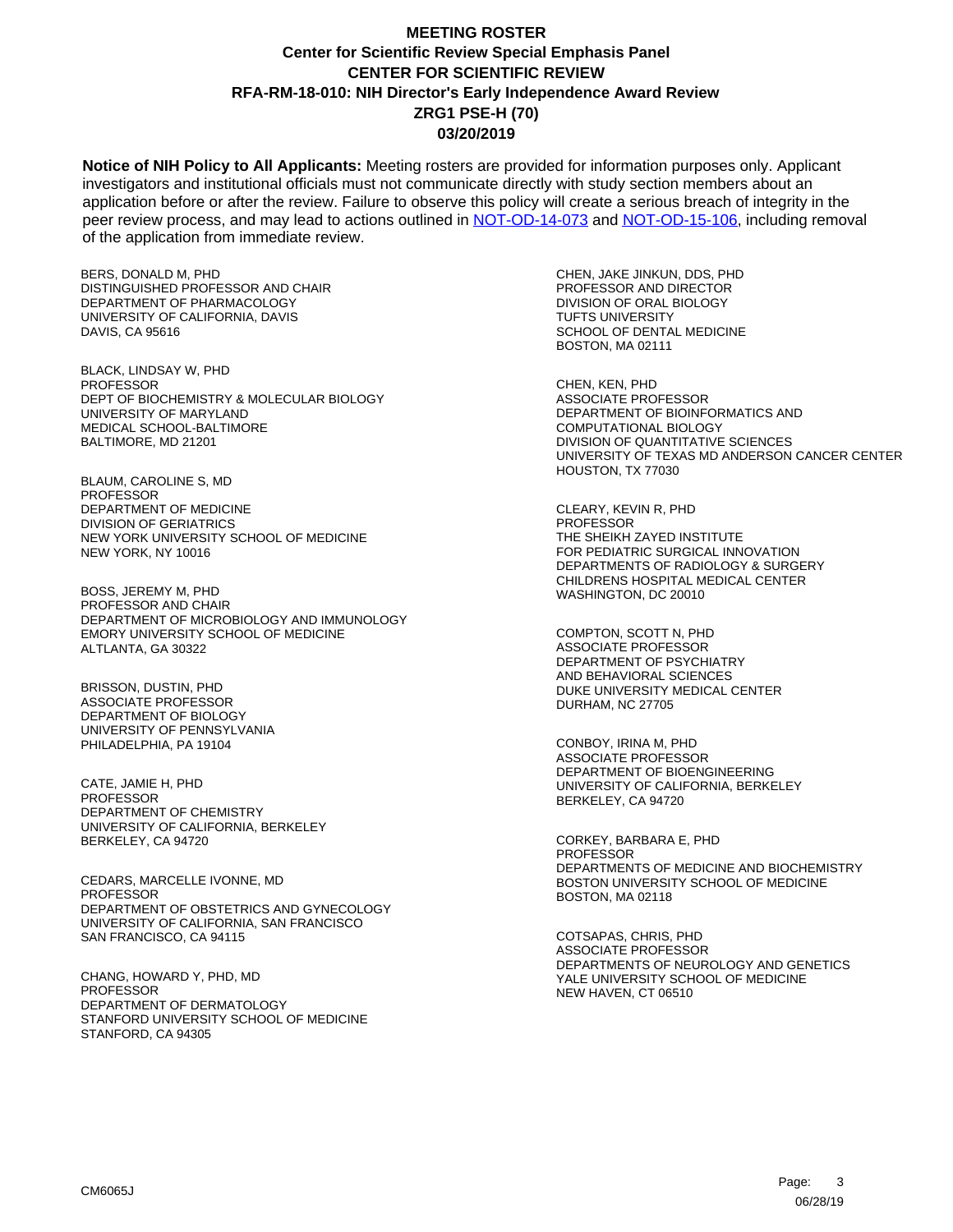**Notice of NIH Policy to All Applicants:** Meeting rosters are provided for information purposes only. Applicant investigators and institutional officials must not communicate directly with study section members about an application before or after the review. Failure to observe this policy will create a serious breach of integrity in the peer review process, and may lead to actions outlined in [NOT-OD-14-073](https://grants.nih.gov/grants/guide/notice-files/NOT-OD-14-073.html) and [NOT-OD-15-106,](https://grants.nih.gov/grants/guide/notice-files/NOT-OD-15-106.html) including removal of the application from immediate review.

CZECH, MICHAEL P, PHD ISADORE AND FANNIE FOXMAN PROFESSOR DEPARTMENT OF BIOCHEMISTRY AND MOLECULAR BIOLOGY UNIVERSITY OF MASSACHUSETTS MEDICAL CENTER WORCESTER, MA 01605

DEAN, DAVID A, PHD **PROFESSOR** DEPARTMENT OF PEDIATRICS UNIVERSITY OF ROCHESTER SCHOOL OF MEDICINE ROCHESTER, NY 14642

DEMERATH, ELLEN W, PHD ASSOCIATE PROFESSOR DIVISION OF EPIDEMIOLOGY AND COMMUNITY HEALTH SCHOOL OF PUBLIC HEALTH UNIVERSITY OF MINNESOTA MINNEAPOLIS, MN 55454

DIAZ-ARRASTIA, RAMON, MD, PHD PRESIDENTIAL PROFESSOR OF NEUROLOGY PENN'S PERELMAN SCHOOL OF MEDICINE UNIVERSITY OF PENNSYLVANIA PHILADELPHIA, PA 19104

DING, LEI, PHD ASSISTANT PROFESSOR DEPARTMENT OF ELECTRICAL AND COMPUTER ENGINEERING UNIVERSITY OF OKLAHOMA NORMAN, OK 73019

ECKENHOFF, RODERIC G, MD AUSTIN LAMONT PROFESSOR AND VICE CHAIR FOR RESEARCH DEPARTMENT OF ANESTHESIA UNIVERSITY OF PENNSYLVANIA PHILADELPHIA, PA 19104

EMERY, SHERRY L, PHD SENIOR FELLOW, PUBLIC HEALTH HEALTH POLICY AND ADMINISTRATION INSTITUTE FOR HEALTH RESEARCH AND POLICY UNIVERSITY OF ILLINOIS CHICAGO, IL 60608

FADOOL, DEBRA ANN, PHD ASSOCIATE DEAN DIRECTOR FOR POSTDOCTORAL AFFAIRS DEPARTMENT OF BIOLOGICAL SCIENCE FLORIDA STATE UNIVERSITY TALLAHASSEE, FL 32306

FARMER, STEPHEN ROBERT, PHD PROFESSOR DEPARTMENT OF BIOCHEMISTRY BOSTON UNIVERSITY SCHOOL OF MEDICINE BOSTON UNIVERSITY BOSTON, MA 02118

FERRELL, BETTY R, PHD, RN, BSN, FAAN PROFESSOR DIRECTOR DIVISION OF NURSING REASERCH AND EDUCATION DEPARTMENT OF POPULATION SCIENCES CITY OF HOPE NATIONAL MEDICAL CENTER DUARTE, CA 91010-3000

FERRIS, ROBERT L, MD, PHD HILLMAN PORFESSOR OF ONCOLOGY AND DIRECTOR DEPARTMENTS OF OTOLARYNGOLOGY AND IMMUNOLOGY UNIVERSITY OF PITTSBURGH HILLMAN CANCER CENTER PITTSBURGH, PA 15213

FLEET, JAMES C, PHD DISTINGUISHED PROFESSOR DEPARTMENT OF NUTRITION SCIENCE PURDUE UNIVERSITY WEST LAFAYETTE, IN 47907

FORSYTH, PETER ALEXANDER, MD PROFESSOR AND CHAIRPERSON DEPARTMENT OF NEURO-ONCOLOGY H. LEE MOFFITT CANCER CENTER AND RESEARCH INSTITUTE TAMPA, FL 33612

GANTZ, MARIE G, PHD SENIOR RESEARCH STATISTICIAN RESEARCH TRIANGLE INSITITUTE RESEARCH TRIANGLE PARK, NC 27709

GARVEY, W TIMOTHY, MD PROFESSOR AND CHAIR DEPARTMENT OF NUTRITION SCIENCES UNIVERSITY OF ALABAMA AT BIRMINGHAM BIRMINGHAM, AL 35294

GEORAS, STEVE N, MD WALTER AND CARMINA MARY PARKES FAMILY PROFESSOR DIVISION OF PULMONARY AND CRITICAL CARE UNIVERSITY OF ROCHESTER MEDICAL CENTER ROCHESTER, NY 14642-8682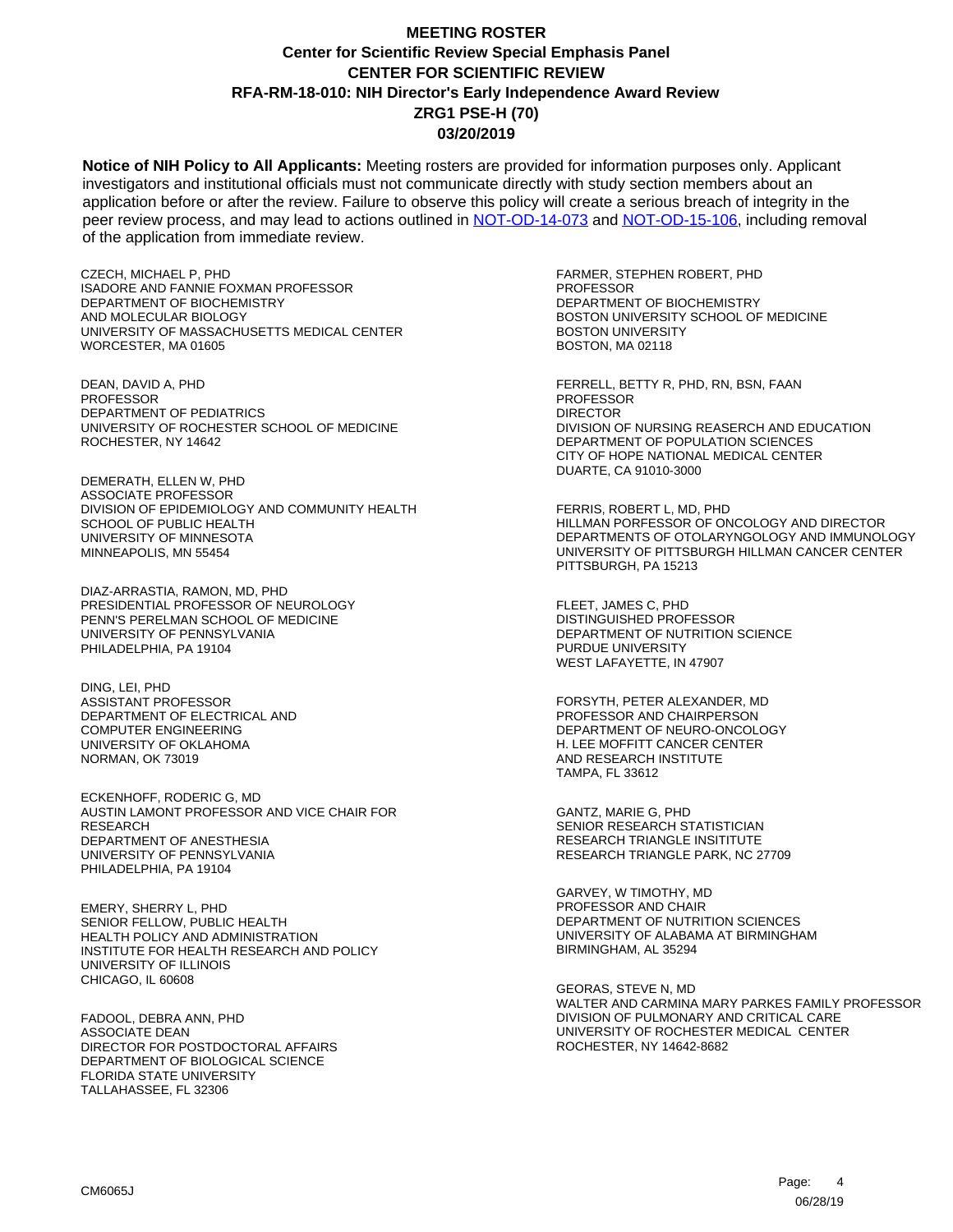**Notice of NIH Policy to All Applicants:** Meeting rosters are provided for information purposes only. Applicant investigators and institutional officials must not communicate directly with study section members about an application before or after the review. Failure to observe this policy will create a serious breach of integrity in the peer review process, and may lead to actions outlined in [NOT-OD-14-073](https://grants.nih.gov/grants/guide/notice-files/NOT-OD-14-073.html) and [NOT-OD-15-106,](https://grants.nih.gov/grants/guide/notice-files/NOT-OD-15-106.html) including removal of the application from immediate review.

GITTELSOHN, JOEL, PHD PROFESSOR DEPARTMENT OF INTERNATIONAL HEALTH CENTER FOR HUMAN NUTRITION BLOOMBERG SCHOOL OF PUBLIC HEALTH JOHNS HOPKINS UNIVERSITY JOHNS HOPKINS UNIVERSITY BALTIMORE, MD 21205

GIURGESCU, CARMEN, PHD ASSOCIATE PROFESSOR COLLEGE OF NURSING THE OHIO STATE UNIVERSITY COLUMBUS, OH 43210

GOLDFARB, ADAM N., MD **PROFESSOR** DEPARTMENT OF PATHOLOGY UNIVERSITY OF VIRGINIA CHARLOTTESVILLE, VA 22908

GOODPASTER, BRET H, PHD SENIOR INVESTIGATOR TRANSLATIONAL RESEARCH INSTITUTE FOR METABOLISM AND DIABETES FLORIDA HOSPITAL ORLANDO, FL 32804

GU, WEI, PHD ABRAHAM AND MILDRED GOLDSTEIN PROFESSOR DEPARTMENT OF PATHOLOGY AND CELL BIOLOGY INSTITUTE OF CANCER GENETICS HERBERT IRWING CANCER CENTER COLUMBIA UNIVERSITY NEW YORK, NY 10032

GUNDUZ, AYSEGUL, PHD ASSOCIATE PROFESSOR DEPARTMENT OF BIOMEDICAL ENGINEERING UNIVERSITY OF FLORIDA GAINESVILLE, FL 32611

GUO, ZHEFENG, PHD ASSOCIATE PROFESSOR DEPARTMENT OF NEUROLOGY UNIVERSITY CALIFORNIA, LOS ANGELES LOS ANGELES, CA 90095

GURCAN, METIN NAFI, PHD DIRECTOR, CENTER FOR BIOMEDICAL INFORMATICS DEPARTMENT OF INTERNAL MEDICINE WAKE FOREST SCHOOL OF MEDICINE WINSTON SALEM, NC 27157

GUTCHESS, ANGELA, PHD ASSOCIATE PROFESSOR DEPARTMENTS OF NEUROSCIENCE AND PSYCHOLOGY BRANDIES UNIVERSITY WALTHAM, MA 02453

HAJISHENGALLIS, GEORGIOS, DDS, PHD ENDOWED PROFESSOR DEPARTMENT OF MICROBIOLOGY UNIVERSITY OF PENNSYLVANIA PHILADELPHIA, PA 19104

HALE, LAUREN, PHD PROFESSOR DEPARTMENT OF FAMILY, POPULATION AND PREVENTIVE MEDICINE PROGRAM IN PUBIC MEDICINE STONY BROOK MEDICINE STONY BROOK MEDICINE STONY BROOK, NY 11794

HALL, JOHN E, PHD PROFESSOR AND CHAIRMAN DEPARTMENT OF PHYSIOLOGY & BIOPHYSICS UNIVERSITY OF MISSISSIPPI MEDICAL CENTER SCHOOL OF MEDICINE JACKSON, MS 39216

HANKIN, BENJAMIN L, PHD PROFESSOR PSYCHOLOGY DEPARTMENT UNIVERSITY OF ILLINOIS AT URBANA-CHAMPAIGN CHAMPAIGN, IL 61820

HARVILLE, EMILY WHEELER, PHD ASSOCIATE PROFESSOR DEPARTMENT OF EPIDEMIOLOGY SCHOOL OF PUBLIC HEALTH AND TROPICAL MEDICINE TULANE UNIVERSITY NEW ORLEANS, LA 70112

HASIN, DEBORAH S, PHD PROFESSOR DEPARTMENT OF PSYCHIATRY MAILMAN SCHOOL OF PUBLIC HEALTH AND COLLEGE OF PHYSICIANS AND SURGEONS COLUMBIA UNIVERSITY NEW YORK, NY 10032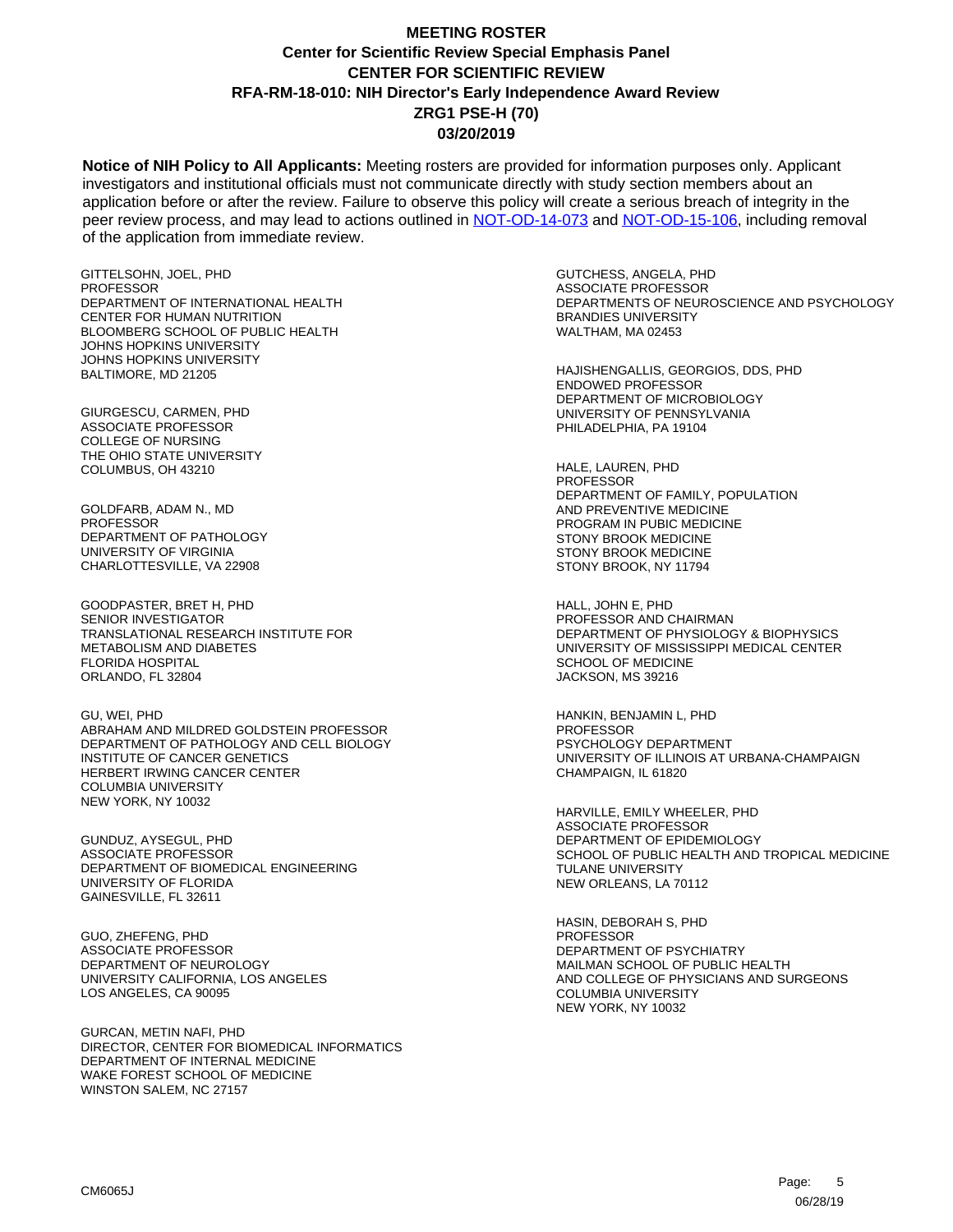**Notice of NIH Policy to All Applicants:** Meeting rosters are provided for information purposes only. Applicant investigators and institutional officials must not communicate directly with study section members about an application before or after the review. Failure to observe this policy will create a serious breach of integrity in the peer review process, and may lead to actions outlined in [NOT-OD-14-073](https://grants.nih.gov/grants/guide/notice-files/NOT-OD-14-073.html) and [NOT-OD-15-106,](https://grants.nih.gov/grants/guide/notice-files/NOT-OD-15-106.html) including removal of the application from immediate review.

HIROSE, KEIKO, MD PROFESSOR AND VICE CHAIR DEPARTMENT OF OTOLARYNGOLOGY WASHINGTON UNIVERSITY SCHOOL OF MEDICINE ST. LOUIS, MO 63110

HOGAN, JOSEPH W, SCD **PROFESSOR** CENTER FOR STATISTICAL SCIENCES PROGRAM IN PUBLIC HEALTH BROWN UNIVERSITY PROVIDENCE, RI 02912

HOUMARD, JOSEPH A, PHD PROFESSOR DEPARTMENT OF KINESIOLOGY EAST CAROLINA UNIVERSITY GREENVILLE, NC 27858

HUANG, KUN, PHD PROFESSOR AND ASSISTANT DEAN DEPARTMENT OF MEDICINE INDIANA UNIVERSITY SCHOOL OF MEDICINE INDIANAPOLIS, IN 46202--308

JACKSON, MEYER B, PHD **PROFESSOR** DEPARTMENT OF NEUROSCIENCE UNIVERSITY OF WISCONSIN MEDICAL SCHOOL MADISON, WI 53706

JANKNECHT, RALF, PHD PROFESSOR DEPARTMENT OF CELL BIOLOGY HEALTH SCIENCES CENTER UNIVERSITY OF OKLAHOMA OKLAHOMA CITY, OK 73104

JONES, RICHARD N, SCD PROFESSOR DEPARTMENT OF PSYCHIATRY AND HUMAN BEHAVIOR WARREN ALPERT MEDICAL SCHOOL BROWN UNIVERSITY PROVIDENCE, RI 02906

KARBSTEIN, KATRIN, PHD ASSOCIATE PROFESSOR, HHMI FACULTY SCHOLAR DEPARTMENT OF INTEGRATIVE STRUCTURAL AND COMPUTATIONAL BIOLOGY THE SCRIPPS RESEARCH INSTITUTE JUPITER, FL 33458

KENNEDY, RICHARD B, PHD PROFESSOR DIVISION OF GENERAL INTERNAL MEDICINE MAYO VACCINE RESEARCH GROUP MAYO CLINIC ROCHESTER, MN 55905

KERR, WILLIAM GARROW, PHD **PROFESSOR** DEPARTMENT OF PEDIATRICS AND MICROBIOLOGY AND IMMUNOLOGY SUNY UPSTATE MEDICAL UNIVERSITY SYRACUSE, NY 13210

KIM, YOUNG J, MD, PHD ASSOCIATE PROFESSOR DEPARTMENT OF OTOLARYNGOLOGY VANDERBILT UNIVERSITY NASHVILLE, TN 37232

KNOLLMANN, BJORN C, MD, PHD PROFESSOR OF MEDICINE AND PHARMACOLOGY DIRECTOR, VANDERBILT CENTER FOR ARRHYTHMIA RESEARCH AND THERAPEUTICS (VANCART) DIVISION OF CLINICAL PHARMACOLOGY VANDERBILT UNIVERSITY SCHOOL OF MEDICINE NASHVILLE, TN 37232

KOZA, ROBERT A, PHD ASSOCIATE PROFESSOR MAINE MEDICAL CENTER RESEARCH INSTITUTE SCARBOROUGH, ME 04074

KRICHEVSKY, ANNA M, PHD ASSOCIATE PROFESSOR BRIGHAM AND WOMEN'S HOSPITAL HARVARD MEDICAL SCHOOL BOSTON, MA 02115

KRISHNAN, SUNIL, MD PROFESSOR DEPARTMENT OF RADIATION ONCOLOGY UNIVERSITY OF TEXAS MD ANDERSON CANCER CENTER HOUSTON, TX 77030

LARNER, JAMES M, MD PROFESSOR AND CHAIRMAN DEPARTMENT OF RADIATION ONCOLOGY UNIVERSITY OF VIRGINIA HEALTH SCIENCES CENTER CHARLOTTESVILLE, VA 22908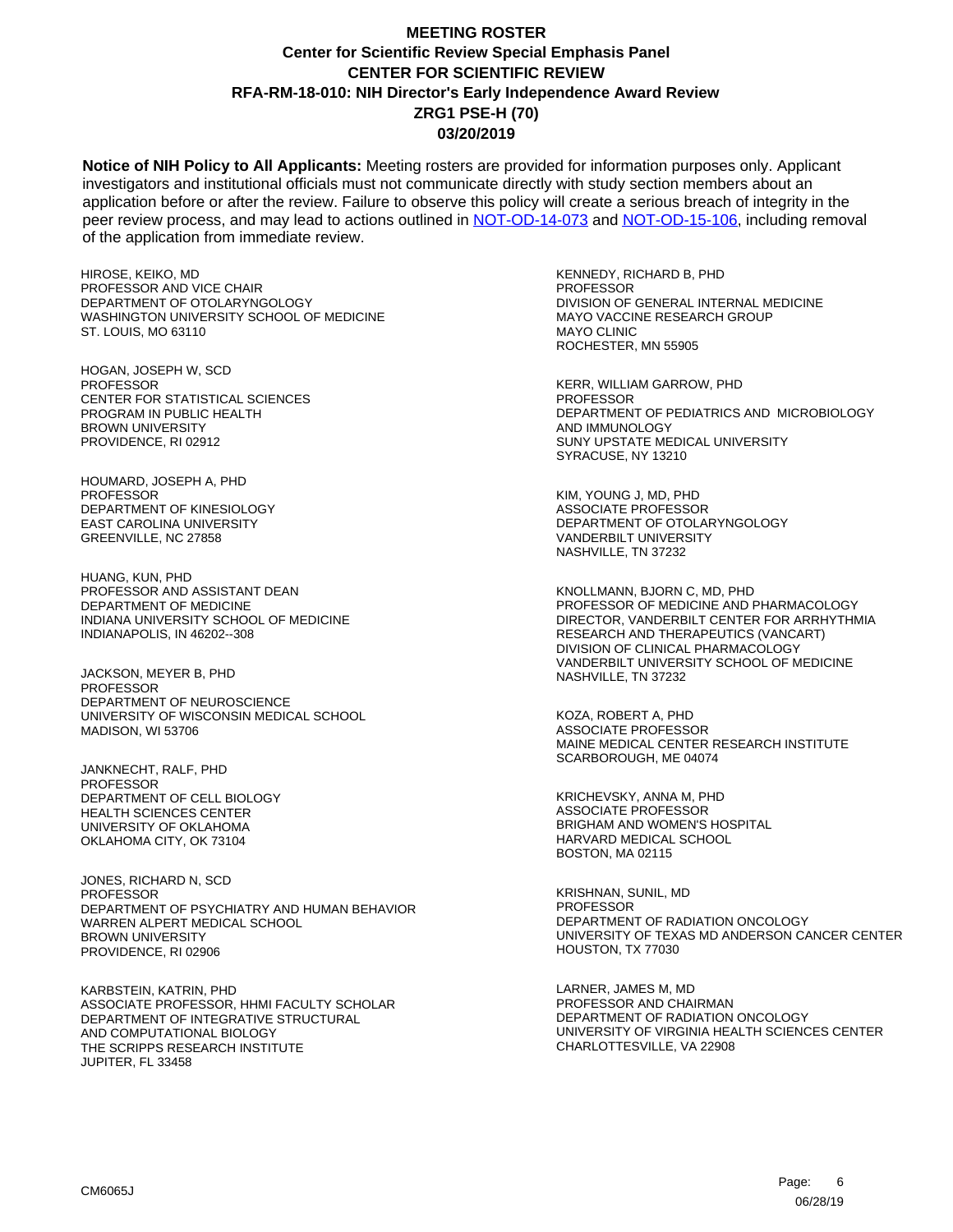**Notice of NIH Policy to All Applicants:** Meeting rosters are provided for information purposes only. Applicant investigators and institutional officials must not communicate directly with study section members about an application before or after the review. Failure to observe this policy will create a serious breach of integrity in the peer review process, and may lead to actions outlined in [NOT-OD-14-073](https://grants.nih.gov/grants/guide/notice-files/NOT-OD-14-073.html) and [NOT-OD-15-106,](https://grants.nih.gov/grants/guide/notice-files/NOT-OD-15-106.html) including removal of the application from immediate review.

LESSLER, JUSTIN, PHD ASSOCIATE PROFESSOR DEPARTMENT OF EPIDEMIOLOGY BLOOMBERG SCHOOL OF PUBLIC HEALTH JOHNS HOPKINS UNIVERSITY BALTIMORE, MD 21205

LEVENTHAL, ADAM MATTHEW, PHD ASSOCIATE PROFESSOR DEPARTMENT OF PREVENTIVE MEDICINE KECK SCHOOL OF MEDICINE UNIVERSITY OF SOUTHERN CALIFORNIA LOS ANGELES, CA 90033

LEWINE, JEFFREY D, PHD PROFESSOR DEPARTMENT OF TRANSLATIONAL NEUROSCIENCE MIND RESEARCH NETWORK ALBUQUERQUE, NM 87106

LI, CHUAN-YUAN, PHD PROFESSOR AND VICE CHAIR FOR RESEARCH DEPARTMENT OF DERMATOLOGY DUKE UNIVERSITY MEDICAL CENTER DURHAM, NC 27710

LIAW, PATRICIA CHIA-YING, PHD ASSOCIATE PROFESSOR DEPARTMENT OF MEDICINE THROMBOSIS AND ATHEROSCLEROSIS RESEARCH INSTITUTE MCMASTER UNIVERSITY HAMILTON, ON L8L 2X2 CANADA

LIM, MICHAEL, MD **PROFESSOR** SCHOOL OF HUMANITIES AND SCIENCES STANFORD UNIVERSITY STANFORD, CA 94305

LINETTE, GERALD P, MD, PHD PROFESSOR DEPARTMENT OF MEDICINE UNIVERSITY OF PENNSYLVANIA PHILADELPHIA, PA 19104

LINK, BRUCE G, PHD DISTINGUISHED PROFESSOR OF PUBLIC POLICY AND SOCIOLOGY SCHOOL OF PUBLIC POLICY UNIVERSITY OF CALIFORNIA, RIVERSIDE RIVERSIDE, CA 92521

LIU, JUN, PHD ASSOCIATE PROFESSOR DEPARTMENT OF MICROBIAL PATHOGENESIS MICROBIAL SCIENCES INSTITUTE ADVANCED BIOSCIENCES CENTER YALE UNIVERSITY WEST HAVEN, CT 06516

LLOYD-SMITH, JAMES, PHD **PROFESSOR** DEPARTMENT OF ECOLOGY AND EVOLUTIONARY BIOLOGY UNIVERSITY OF CALIFORNIA LOS ANGELES, CA 90095

LUKE, BARBARA JOAN, SCD PROFESSOR DEPARTMENT OF OBSTETRICS, GYNECOLOGY, AND REPRODUCTIVE BIOLOGY MICHIGAN STATE UNIVERSITY EAST LANSING, MI 48824

MACIVER, M. BRUCE, PHD PROFESSOR DEPARTMENT OF ANESTHESIA STANFORD UNIVERSITY MEDICAL SCHOOL STANFORD, CA 94305

MADABHUSHI, ANANT, PHD PROFESSOR AND DIRECTOR, CENTER FOR COMPUTATIONAL IMAGING AND PERSONALIZED **DIAGNOSTICS** DEPARTMENT OF BIOMEDICAL ENGINEERING CASE WESTERN RESERVE UNIVERSITY CLEVELAND, OH 44106

MARSH, ELIZABETH J, PHD PROFESSOR DEPARTMENT OF PSYCHOLOGY AND NEUROSCIENCE DUKE UNIVERSITY DURHAM, NC 27708

MCCLINTOCK, TIMOTHY S, PHD LOUIS BOYARSKI PROFESSOR DEPARTMENT OF PHYSIOLOGY UNIVERSITY OF KENTUCKY LEXINGTON, KY 40536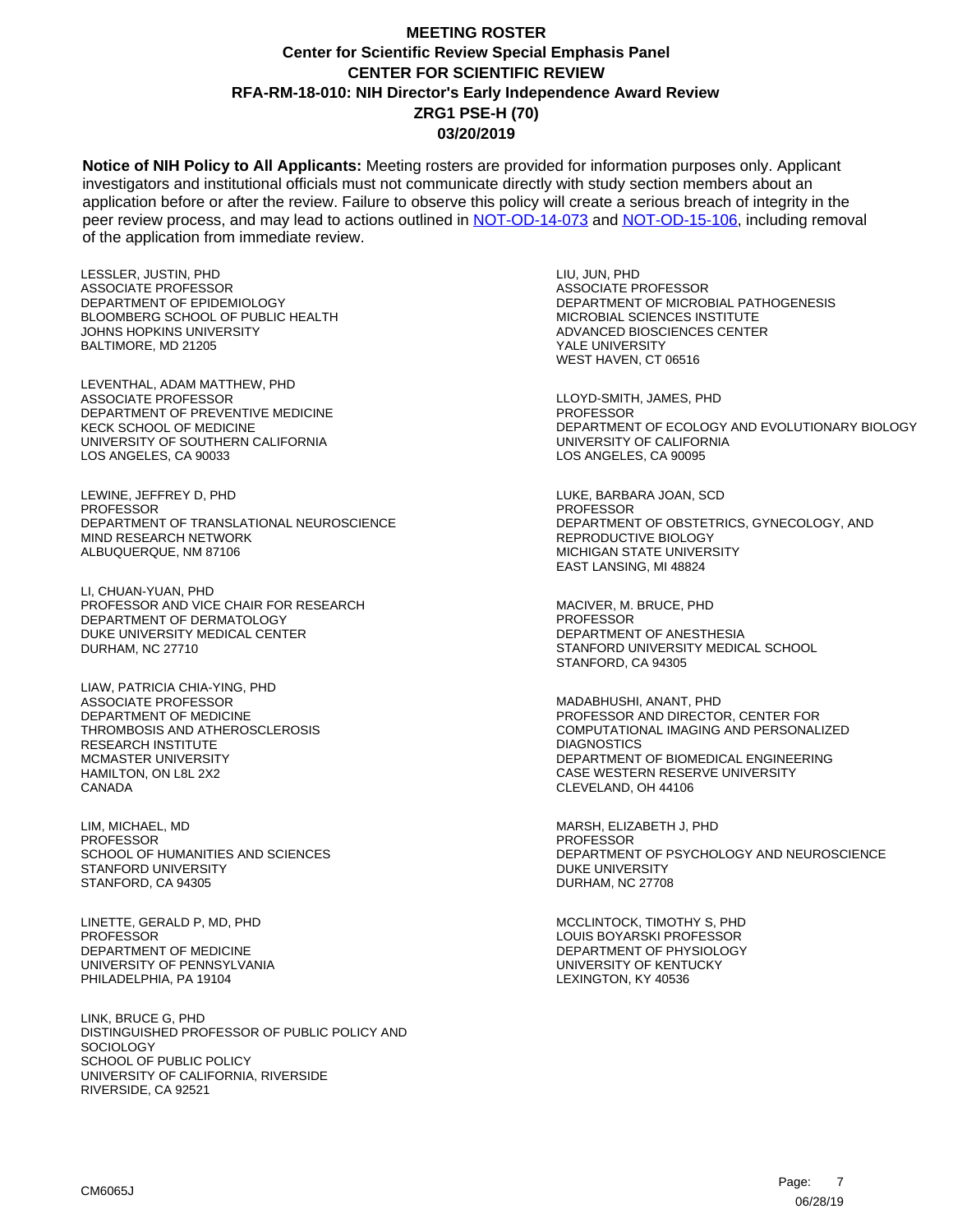**Notice of NIH Policy to All Applicants:** Meeting rosters are provided for information purposes only. Applicant investigators and institutional officials must not communicate directly with study section members about an application before or after the review. Failure to observe this policy will create a serious breach of integrity in the peer review process, and may lead to actions outlined in [NOT-OD-14-073](https://grants.nih.gov/grants/guide/notice-files/NOT-OD-14-073.html) and [NOT-OD-15-106,](https://grants.nih.gov/grants/guide/notice-files/NOT-OD-15-106.html) including removal of the application from immediate review.

MENDELL, JOSHUA T, PHD, MD PROFESSOR DEPARTMENT OF MOLECULAR BIOLOGY INVESTIGATOR, HOWARD HUGHES MEDICAL INSTITUTE SOUTHWESTERN MEDICAL CENTER UNIVERSITY OF TEXAS DALLAS, TX 75390

MENNEMEIER, MARK S, PHD PROFESSOR AND DIRECTOR TRANSCRANIAL MAGNETIC STIMULATION LABORATORY CENTER FOR TRANSLATIONAL NEUROSCIENCE DEPARTMENT OF NEUROBIOLOGY AND DEVELOPMENT **SCIENCE** UNIVERSITY OF ARKANSAS FOR MEDICAL SCIENCES LITTLE ROCK, AR 72205

METALLO, CHRISTIAN MICHAEL, PHD ASSOCIATE PROFESSOR DEPARTMENT OF BIOENGINEERING UNIVERSITY OF CALIFORNIA SAN DIEGO LA JOLLA, CA 92093

MIAO, CAROL H, PHD **PROFESSOR** DEPARTMENT OF PEDIATRICS SEATTLE CHILDREN'S RESEARCH INSTITUTE UNIVERSITY OF WASHINGTON SEATTLE, WA 98101

MISHRA, PARAS KUMAR, PHD ASSOCIATE PROFESSOR DEPARTMENT OF CELLULAR AND INTEGRATIVE PHYSIOLOGY UNIVERSITY OF NEBRASKA MEDICAL CENTER UNIVERSITY OF NEBRASKA OMAHA, NE 68198

MISRA, DAWN P, PHD PROFESSOR AND ASSOCIATE CHAIR DEPARTMENT OF FAMILY MEDICINE AND PUBLIC HEALTH SCIENCES SCHOOL OF MEDICINE WAYNE STATE UNIVERSITY DETROIT, MI 48201

MITTENDORFER, BETTINA, PHD **PROFESSOR** DEPARTMENT OF MEDICINE DIVISION OF GERIATRICS AND NUTRITIONAL SCIENCES WASHINGTON UNIVERSITY SCHOOL OF MEDICINE ST. LOUIS, MO 63110

MONTEIRO, MERVYN J, PHD PROFESSOR DEPARTMENT OF ANATOMY AND NEUROBIOLOGY SCHOOL OF MEDICINE UNIVERSITY OF MARYLAND BALTIMORE, MD 21201

MORRISSEY, JAMES H., PHD **PROFESSOR** DEPARTMENT OF BIOCHEMISTRY UNIVERSITY OF MICHIGAN MED. SCHOOL ANN ARBOR, MI 48109

MUNDERLOH, ULRIKE GERTRUD, PHD, DVM PROFESSOR DEPARTMENT OF ENTOMOLOGY UNIVERSITY OF MINNESOTA ST. PAUL, MN 55108

MURPHY, MAUREEN E, PHD PROGRAM LEADER AND PROFESSOR MOLECULAR AND CELLULAR ONCOGENESIS PROGRAM THE WISTAR INSTITUTE PHILADELPHIA, PA 19104

NAKANO, ICHIRO, DSC, MD, PHD PROFESSOR DEPARTMENT OF NEUROSURGERY ASSOCIATE DIRECTOR NEURO-ONCOLOGY PROGRAM COMPREHENSIVE CANCER **CENTER** UNIVERSITY OF ALABAMA AT BIRMINGHAM BIRMINGHAM, AL 35243

NGHIEM, PAUL, MD, PHD PROFESSOR DIVISION OF DERMATOLOGY DEPARTMENT OF MEDICINE FRED HUTCHINSON CANCER RESEARCH CENTER UNIVERSITY OF WASHINGTON SEATTLE, WA 98109

NIEDERNHOFER, LAURA JANE, MD, PHD PROFESSOR DEPARTMENT OF BIOCHEMISTRY, MOLECULAR MEDICINE AND BIOPHYSICS DIRECTOR, INSTITUTE ON BIOLOGY OF AGING AND METABOLISM MINNEAPOLIS, MN 55455

8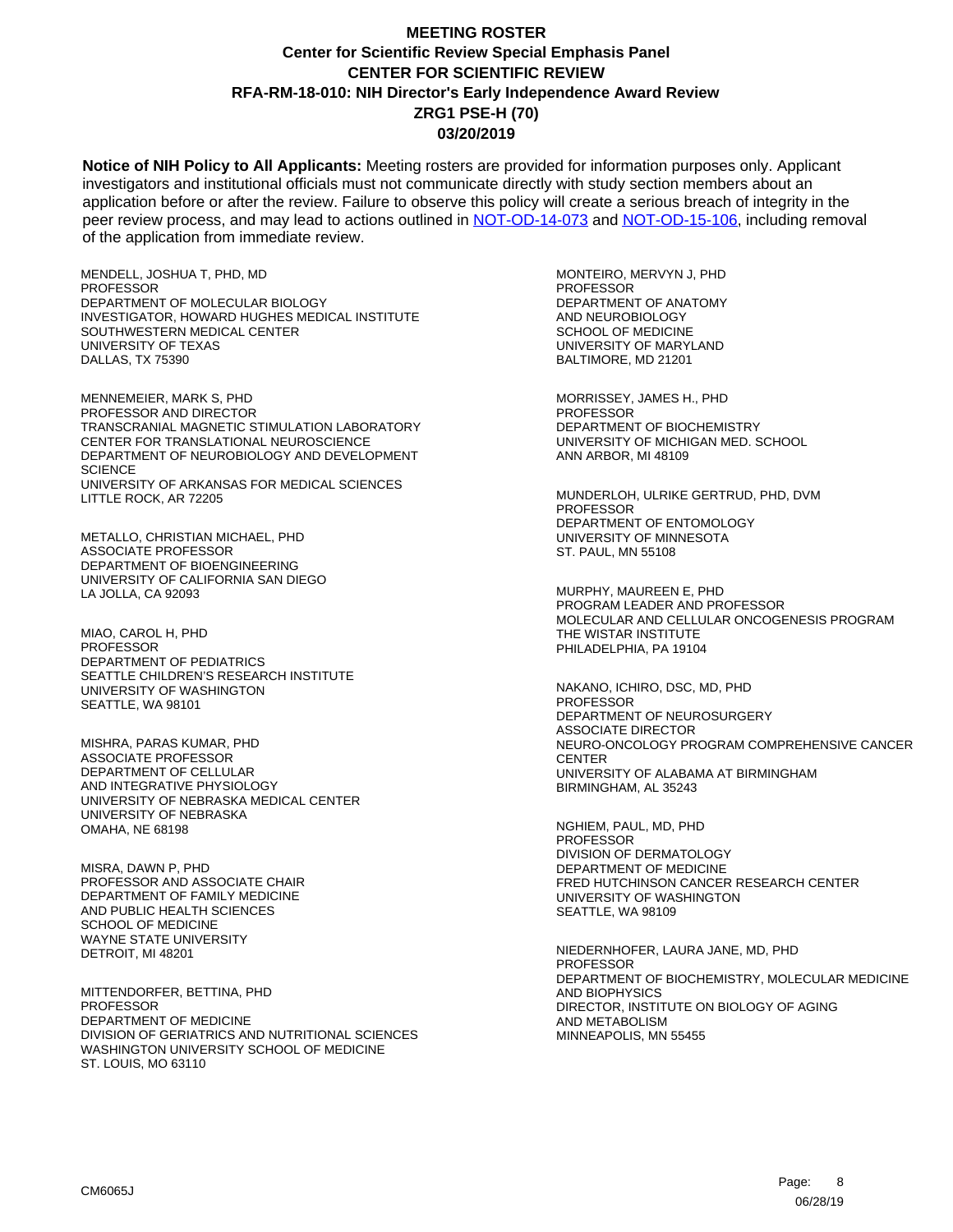**Notice of NIH Policy to All Applicants:** Meeting rosters are provided for information purposes only. Applicant investigators and institutional officials must not communicate directly with study section members about an application before or after the review. Failure to observe this policy will create a serious breach of integrity in the peer review process, and may lead to actions outlined in [NOT-OD-14-073](https://grants.nih.gov/grants/guide/notice-files/NOT-OD-14-073.html) and [NOT-OD-15-106,](https://grants.nih.gov/grants/guide/notice-files/NOT-OD-15-106.html) including removal of the application from immediate review.

NIKOLAJCZYK, BARBARA, PHD ASSOCIATE PROFESSOR AND ASSOCIATE DIRECTOR FOR TRANSLATIONAL RESEARCH IN DIABETES ASSOCIATE PROFESSOR AND THE OBESITY SOCIETY FELLOW DEPARTMENT OF PHARMACOLOGY AND NUTRITIONAL SCIENCES UNIVERSITY OF KENTUCKY LEXINGTON, KY 40536

OKADA, HIDEHO, MD, PHD **PROFESSOR** DEPARTMENT OF NEUROLOGICAL SURGERY UNIVERSITY OF CALIFORNIA, SAN FRANCISCO SAN FRANCISCO, CA 94143

OLSEN, MICHELLE L, PHD ASSOCIATE PROFESSOR SCHOOL OF NEUROSCIENCE VIRGINIA POLYTECHNIC INSTITUTE AND STATE UNIVERSITY BLACKSBURG, VA 24061

OLSHEN, RICHARD ALLEN, PHD **PROFESSOR** DEPT OF HEALTH RESEARCH/POLICY SCHOOL OF MEDICINE STANFORD UNIV STANFORD, CA 94305-5092

PAL, UTPAL, PHD PROFESSOR DEPARTMENT OF VETERINARY MEDICINE UNIVERSITY OF MARYLAND COLLEGE PARK, MD 20742

PALIS, JAMES, MD PROFESSOR DEPARTMENT OF PEDIATRICS UNIVERSITY OF ROCHESTER ROCHESTER, NY 14642

PANYAM, JAYANTH, PHD PROFESSOR AND HEAD DEPARTMENT OF PHARMACEUTICS COLLEGE OF PHARMACY UNIVERSITY OF MINNESOTA MINNEAPOLIS, MN 55455

POND, SERGEI L KOSAKOVSKY, PHD ASSOCIATE PROFESSOR INSTITUTE FOR GENOMICS AND EVOLUTIONARY MEDICINE DEPARTMENT OF BIOLOGY TEMPLE UNIVERSITY PHILADELPHIA, PA 19122

PRICE, RICHARD J, PHD **PROFESSOR** DEPARTMENT OF BIOMEDICAL ENGINEERING UNIVERSITY OF VIRGINIA CHARLOTTESVILLE, VA 22908

PRIGERSON, HOLLY GWEN, PHD PROFESSOR OF SOCIOLOGY IN MEDICINE CENTER FOR RESEARCH ON END OF LIFE CARE IRVING SHERWOOD WRIGHT PROFESSOR OF MEDICINE WEILL CORNELL MEDICAL COLLEGE NEW YORK CITY, NY 10065

RAMASAMY, RAVICHANDRAN, PHD PROFESSOR DEPARTMENT OF MEDICINE AND BIOCHEMISTRY AND MOLECULAR PHARMACOLOGY NEW YORK UNIVERSITY SCHOOL OF MEDICINE NEW YORK, NY 10016

RAO, UMA, MD PROFESSOR AND VICE CHAIR COLLEGE OF SOCIAL WORK CHILDREN'S MENTAL HEALTH SERVICES RESEARCH **CENTER** UNIVERSITY OF TENNESSEE, KNOXVILLE KNOXVILLE, TN 37996

RAYBOULD, HELEN E, PHD PROFESSOR DEPARTMENT OF ANATOMY, PHYSIOLOGY AND CELL BIOLOGY SCHOOL OF VETERINARY MEDICINE UNIVERSITY OF CALIFORNIA AT DAVIS DAVIS, CA 95616

RYAN, ALLEN F, PHD PROFESSOR DIRECTOR, OTOLARYNGOLOGY RESEARCH DEPARTMENT OF SURGERY UNIVERSITY OF CALIFORNIA AT SAN DIEGO LA JOLLA, CA 92093-0666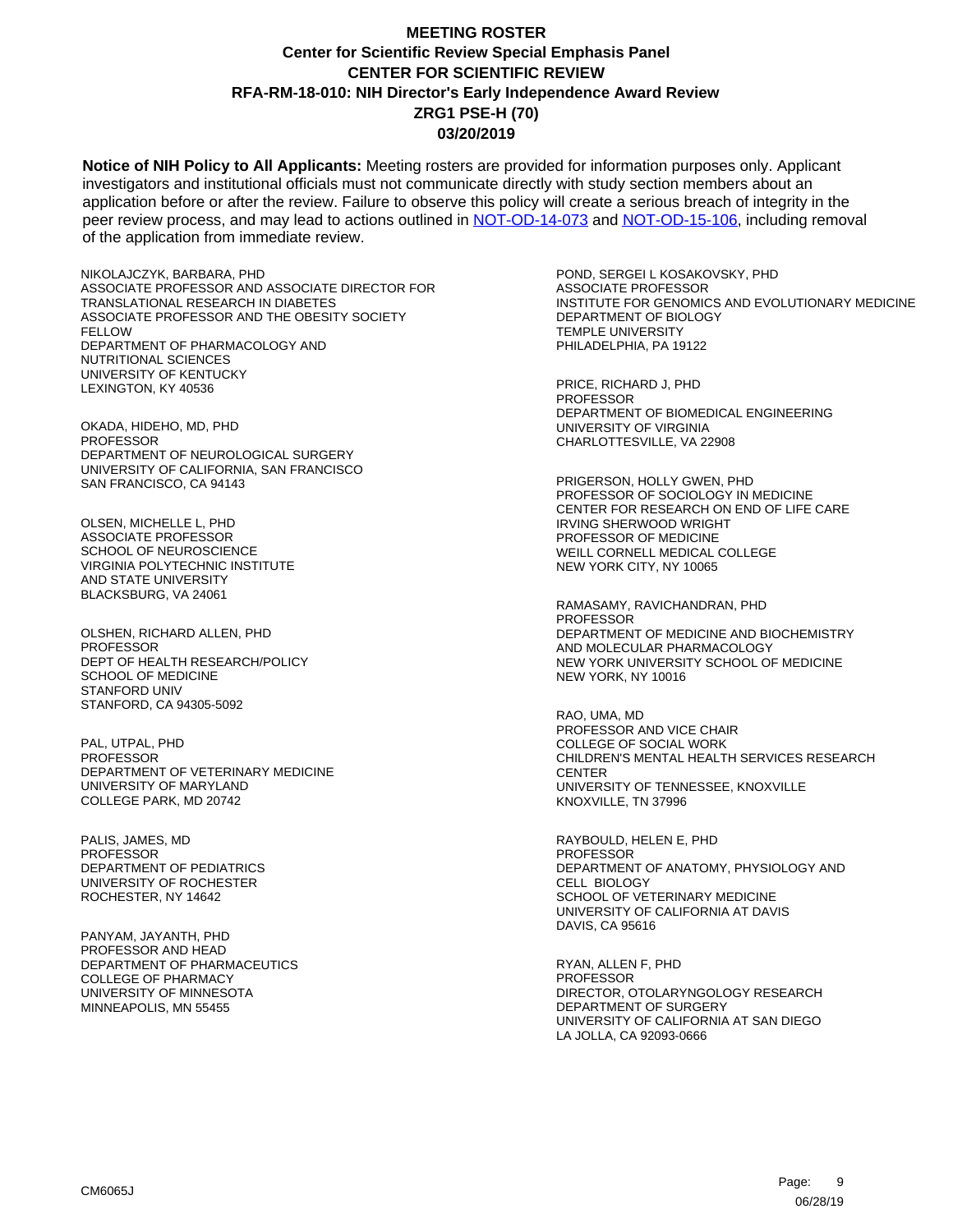**Notice of NIH Policy to All Applicants:** Meeting rosters are provided for information purposes only. Applicant investigators and institutional officials must not communicate directly with study section members about an application before or after the review. Failure to observe this policy will create a serious breach of integrity in the peer review process, and may lead to actions outlined in [NOT-OD-14-073](https://grants.nih.gov/grants/guide/notice-files/NOT-OD-14-073.html) and [NOT-OD-15-106,](https://grants.nih.gov/grants/guide/notice-files/NOT-OD-15-106.html) including removal of the application from immediate review.

RYAN, PATRICK H, PHD ASSOCIATE PROFESSOR DIVISION OF BIOSTATISTICS AND EPIDEMIOLOGY CINCINNATI CHILDREN'S HOSPITAL MEDICAL CENTER COLLEGE OF MEDICINE UNIVERSITY OF CINCINNATI CINCINNATI, OH 45220

SAKAMOTO, KATHLEEN M., MD, PHD SHELAGH GALLIGAN PROFESSOR DEPARTMENT OF PEDIATRICS DIVISION OF HEMATOLOGY AND ONCOLOGY SCHOOL OF MEDICINE STANFORD UNIVERSITY STANFORD, CA 94305

SALCUDEAN, SEPTIMIU, PHD PROFESSOR DEPARTMENT OF ELECTRICAL AND COMPUTER ENGINEERING UNIVERSITY OF BRITISH COLUMBIA VANCOVER, BC V6T 1Z4

SASISEKARAN, JAYANTHI, PHD UNIVERSITY OF MINNESOTA MINNEAPOLIS, MN 55455

SAVITZ, DAVID A, PHD PROFESSOR DEPARTMENT OF EPIDEMIOLOGY DEPARTMENT OF OBSTETRICS AND GYNECOLOGY BROWN UNIVERSITY PROVIDENCE, RI 02912

SCALIA, ROSARIO G, PHD, MD PROFESSOR DEPARTMENT OF PHYSIOLOGY LEWIS KATZ SCHOOL OF MEDICINE THE CARDIOVASCULAR RESEARCH CENTER TEMPLE UNIVERSITY PHILADELPHIA, PA 19140

SCHAFER, ANNE LOUISE, MD ASSISTANT PROFESSOR DEPARTMENT OF MEDICINE AND OF EPIDEMIOLOGY AND BIOSTATISTICS UNIVERSITY OF CALIFORNIA SAN FRANCISCO, CA 94158

SCHULZ, RICHARD, PHD PROFESSOR OF PSYCHIATRY & DIRECTOR DEPARTMENT OF PSYCHIATRY UNIV CENTER FOR SOCIAL & URBAN RESEARCH UNIVERSITY OF PITTSBURG PITTSBURG, PA 15260

SEVERINOV, KONSTANTIN V, PHD **PROFESSOR** DEPARTMENT OF MOLECULAR BIOLOGY AND BIOCHEMISTRY WAKSMAN INSTITUTE RUTGERS STATE UNIVERSITY OF NEW JERSEY PISCATAWAY, NJ 08854

SHA, SU-HUA, MD ASSOCIATE PROFESSOR DEPARTMENT OF PATHOLOGY AND LABORATORY MEDICINE MEDICAL UNIVERSITY OF SOUTH CAROLINA CHARLESTON, SC 29425

SHEN, SUI, PHD PROFESSOR DEPARTMENT OF RADIATION ONCOLOGY UNIVERSITY OF ALABAMA AT BIRMINGHAM BIRMINGHAM, AL 35233

SHIN, YEON-KYUN, PHD PROFESSOR ROY J. CARVER DEPARTMENT OF BIOCHEMISTRY, BIOPHYSICS, AND MOLECULAR BIOLOGY IOWA STATE UNIVERSITY AMES, IA 50011

SIEBER, FREDERICK E, MD **PROFESSOR** DEPARTMENT OF ANESTHESIOLOGY/ CRITICAL CARE MEDICINE JOHNS HOPKINS UNIVERSITY BALTIMORE, MD 21224

SIGMUND, CURT DANIEL, PHD PROFESSOR AND CHAIR DEPARTMENT OF PHARMACOLOGY ROY J. CARVER CHAIR IN HYPERTENSION RESEARCH DIRECTOR, UI CENTER FOR HYPERTENSION RESEARCH COLLEGE OF MEDICINE, UNIVERSITY OF IOWA IOWA CITY, IA 52242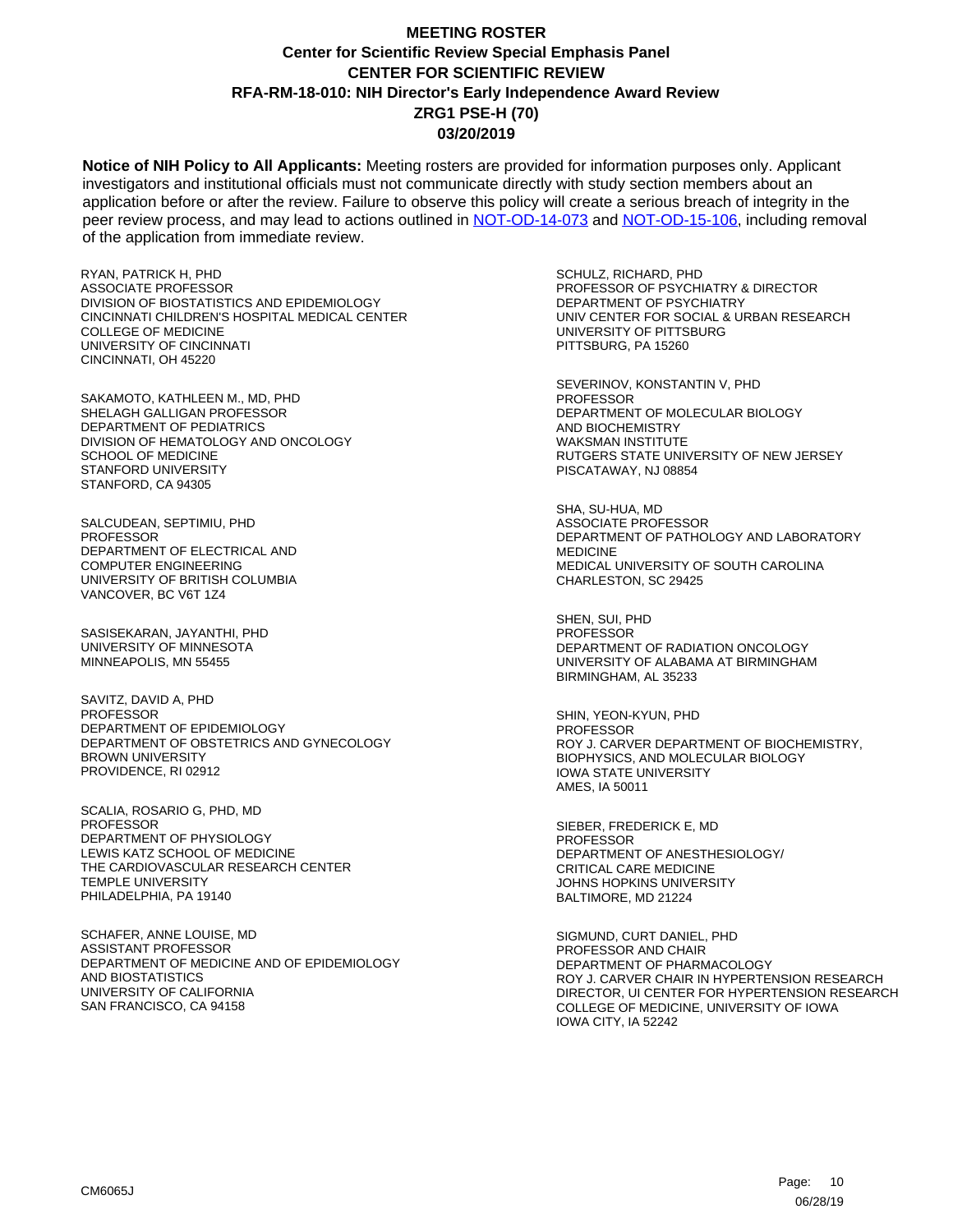**Notice of NIH Policy to All Applicants:** Meeting rosters are provided for information purposes only. Applicant investigators and institutional officials must not communicate directly with study section members about an application before or after the review. Failure to observe this policy will create a serious breach of integrity in the peer review process, and may lead to actions outlined in [NOT-OD-14-073](https://grants.nih.gov/grants/guide/notice-files/NOT-OD-14-073.html) and [NOT-OD-15-106,](https://grants.nih.gov/grants/guide/notice-files/NOT-OD-15-106.html) including removal of the application from immediate review.

SIMS, PETER ALAN, PHD DIRECTOR SINGLE CELL ANALYSIS CORE DEPARTMENT OF BIOCHEMISTRY AND MOLECULAR BIOPHYSICS COLUMBIA UNIVERSITY NEW YORK, NY 10032

SINGH, MONA, PHD **PROFESSOR** DEPARTMENT OF COMPUTER SCIENCE THE LEWIS SIGLER INSTITUTE PRINCETON UNIVERSITY PRINCETON, NJ 08544

SMALE, STEPHEN T, PHD PROFESSOR DEPARTMENT OF MICROBIOLOGY, IMMUNOLOGY AND MOLECULAR GENETICS UNIVERSITY OF CALIFORNIA, LOS ANGELES LOS ANGELES, CA 90095

SMITH, ANNE, PHD PROFESSOR DEPARTMENT OF SPEECH, LANGUAGE AND HEARING SCIENCES PURDUE UNIVERSITY LAFAYETTE, IN 47907

SMITH, DAVID MATTHEW, PHD ASSOCIATE PROFESSOR DEPARTMENT OF BIOCHEMISTRY SCHOOL OF MEDICINE WEST VIRGINIA UNIVERSITY MORGANTOWN, WV 26508

SPANIER, ADAM J, MD, PHD ASSOCIATE PROFESSOR DEPARTMENT OF PEDIATRICS SCHOOL OF MEDICINE UNIVERSITY OF MARYLAND BALTIMORE, MD 21201

SRINIVASAN, SUPRIYA, PHD ASSOCIATE PROFESSOR DEPARTMENT OF MOLECULAR MEDICINE DORRIS NEUROSCIENCE CENTER THE SCRIPPS RESEARCH INSTITUTE LA JOLLA, CA 92037

STEEL, JENNIFER L., PHD ASSOCIATE PROFESSOR DIRECTOR, CENTER FOR EXCELLENCE IN BEHAVIORAL MEDICINE DEPARTMENT OF SURGERY UNIVERSITY OF PITTSBURGH PITTSBURGH, PA 15213

STELLER, HERMANN, PHD **PROFESSOR** DEPARTMENT OF BIOLOGY ROCKEFELLER UNIVERSITY NEW YORK, NY 10021

SU, HUI-CHUN IRENE, MD ASSOCIATE PROFESSOR OF REPRODUCTIVE MEDICINE SCHOOL OF MEDICINE UNIVERSITY OF CALIFORNIA LA JOLLA, CA 92037

SUDARSHAN, SUNIL, MD ASSOCIATE PROFESSOR DEPARTMENT OF UROLOGY UNIVERSITY OF ALABAMA AT BIRMINGHAM BIRMINGHAM, AL 35294

TACKETT, ALAN, PHD PROFESSOR DEPARTMENT OF BIOCHEMISTRY AND MOLECULAR BIOLOGY UNIVERSITY OF ARKANSAS FOR MEDICAL SCIENCES LITTLE ROCK, AR 72205

TAYLOR, KENNETH ALLEN, PHD **PROFESSOR** DEPARTMENT OF BIOLOGICAL SCIENCE FLORIDA STATE UNIVERSITY TALLAHASSEE, FL 32306

TIDEY, JENNIFER W, PHD PROFESSOR CENTER FOR ALCOHOL AND ADDICTION STUDIES BROWN UNIVERSITY PROVIDENCE, RI 02903

TRIMBLE, CORNELIA L, MD PROFESSOR DEPARTMENTS OF GYNECOLOGY/OBSTETRICS, ONCOLOGY, AND PATHOLOGY JOHNS HOPKINS UNIVERSITY SCHOOL OF MEDICINE BALTIMORE, MD 21287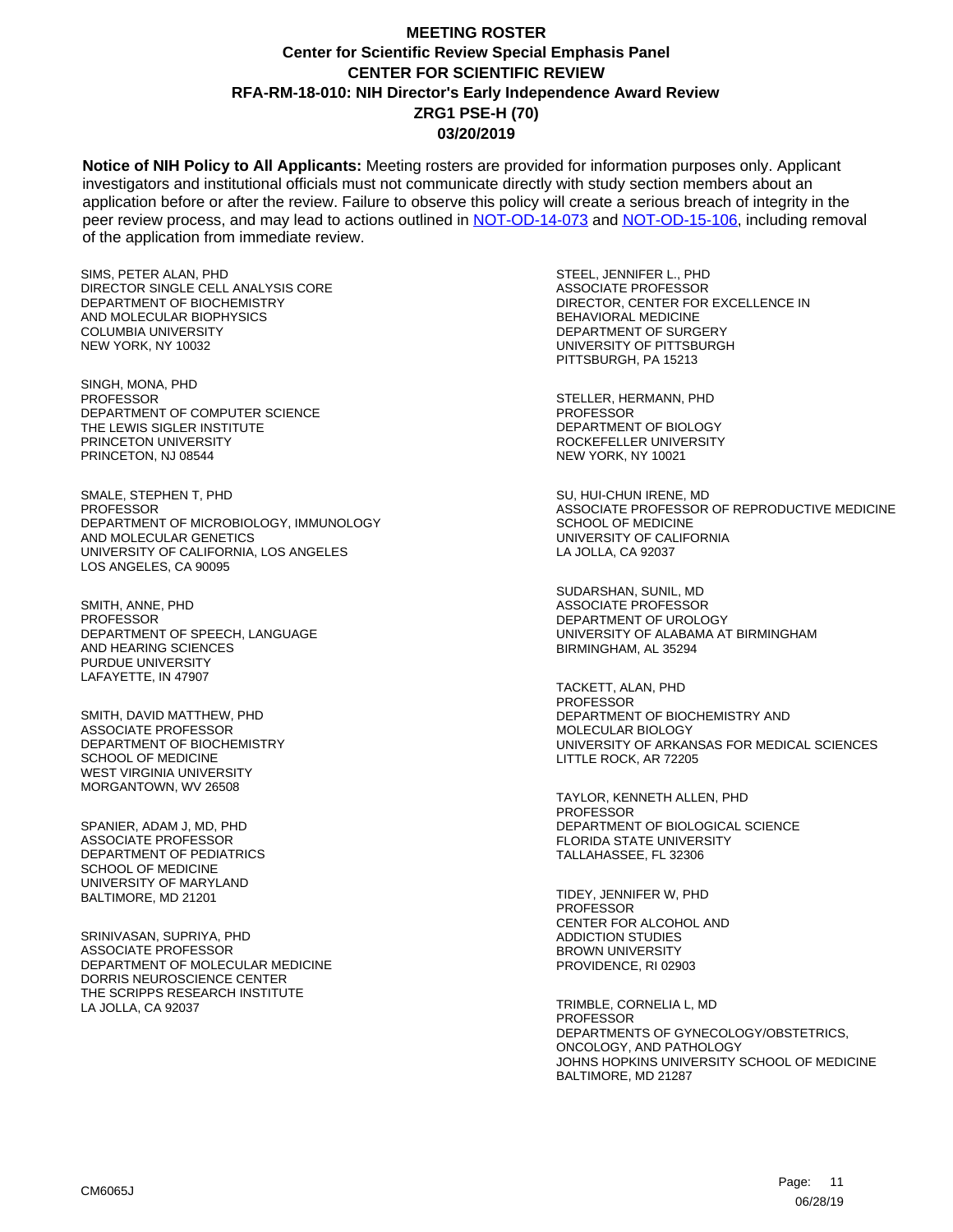**Notice of NIH Policy to All Applicants:** Meeting rosters are provided for information purposes only. Applicant investigators and institutional officials must not communicate directly with study section members about an application before or after the review. Failure to observe this policy will create a serious breach of integrity in the peer review process, and may lead to actions outlined in [NOT-OD-14-073](https://grants.nih.gov/grants/guide/notice-files/NOT-OD-14-073.html) and [NOT-OD-15-106,](https://grants.nih.gov/grants/guide/notice-files/NOT-OD-15-106.html) including removal of the application from immediate review.

TURKBEY, ISMAIL BARIS CENTER FOR CANCER RESEARCH NATIONAL CANCER INSTITUTE BETHESDA, MD 20892

VAKOC, CHRISTOPHER, MD, PHD ASSOCIATE PROFESSOR COLD SPRING HARBOR LABORATORY COLD SPRING HARBOR, NY 11724

VARNER, MICHAEL W, MD PROFESSOR & VICE CHAIR DEPARTMENT OF OBSTETRICS AND GYNECOLOGY UNIVERSITY OF UTAH HEALTH SCIENCES CENTER SALT LAKE CITY, UT 84132

VERHAAK, ROEL GW, PHD **PROFESSOR** THE JACKSON LABORATORY FOR GENOMIC MEDICINE FARMINGTON, CT 06032

VESPA, PAUL M, MD PROFESSOR DEPARTMENT OF NEUROSURGERY UNIVERSITY OF CALIFORNIA, LOS ANGELES LOS ANGELES, CA 90095

WAGENER, THEODORE LEE, PHD ASSOCIATE PROFESSOR OU CHILDREN'S PHYSICIANS BUILDING UNIVERSITY OF OKLAHOMA OKLAHOMA CITY, OK 73104

WANG, CUN-YU, DDS, PHD PROFESSOR DIVISION OF ORAL BIOLOLGY AND MEDICINE SCHOOL OF DENTISTRY UNIVERSITY OF CALIFORNIA - LOS ANGELES LOS ANGELES, CA 90095

WANG, SZU-WEN, PHD PROFESSOR DEPARTMENT OF CHEMICAL ENGINEERING AND MATERIALS SCIENCE THE HENRY SAMUELI SCHOOL OF ENGINEERING UNIVERSITY OF CALIFORNIA, IRVINE IRVINE, CA 92697

WARNCKE, KURT, PHD PROFESSOR DEPARTMENT OF PHYSICS EMORY UNIVERSITY ATLANTA, GA 30322

WU, XIAOHUA, PHD PROFESSOR DEPARTMENT OF MOLECULAR MEDICINE THE SCRIPPS RESEARCH INSTITUTE LA JOLLA, CA 92037

WYSOLMERSKI, JOHN J, MD **PROFESSOR** DEPARTMENT OF INTERNAL MEDICINE SCHOOL OF MEDICINE YALE UNIVERSITY NEW HAVEN, CT 06520

XUE, BINGZHONG, PHD **PROFESSOR** DEPARTMENT OF BIOLOGY GEORGIA STATE UNIVERSITY ATLANTA, GA 30303

ZAHER, HANI, PHD ASSISTANT PROFESSOR DEPARTMENT OF BIOLOGY WASHINGTON UNIVERSITY ST. LOUIS, MO 63130

ZHANG, JUNFENG, PHD PROFESSOR NICHOLAS SCHOOL OF THE ENVIROMENT DUKE GLOBAL HEALTH INSTITUTE DUKE UNIVERSITY DURHAM, NC 27708

ZHANG, PEIJUN, PHD PROFESSOR DEPARTMENT OF MEDICINE UNIVERSITY OF OXFORD **OXFORD** UNITED KINGDOM

ZHAO, ZHIZHUANG JOE, PHD PROFESSOR DEPARTMENT OF PATHOLOGY UNIVERSITY OF OKLAHOMA HEALTH SCIENCES CENTER OKLAHOMA CITY, OK 73104

ZHENG, TONGZHANG, MD, SCD PROFESSOR DEPARTMENT OF EPIDEMIOLOGY THE SCHOOL OF PUBLIC HEALTH AT BROWN UNIVERSITY PROVIDENCE, RI 02903